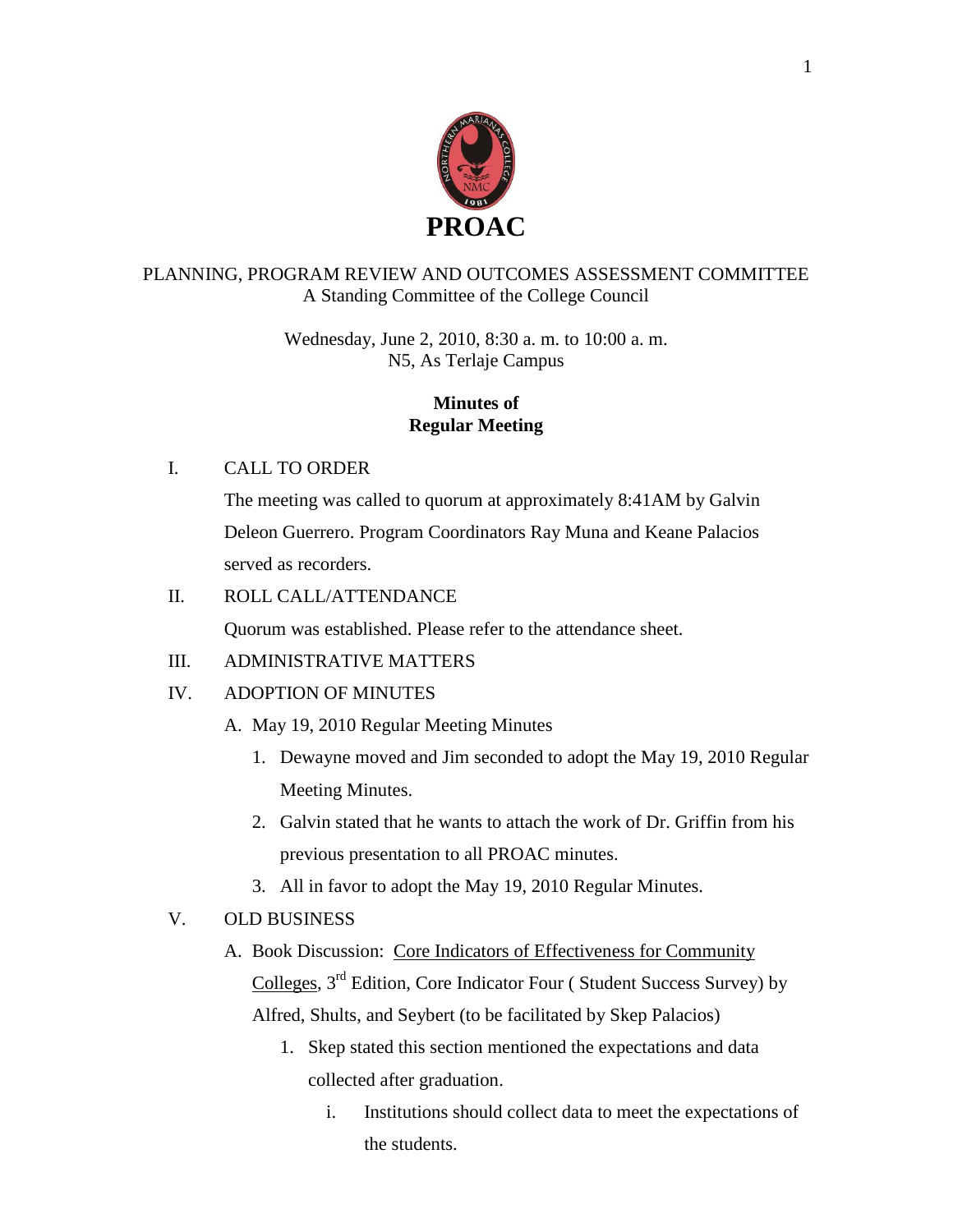- 2. Skep stated that the author of the book talks about retention data.
	- i. The bottom line is how students feel about the services provided to them.
- 3. Galvin stated that this Core Indicator focuses on quantitative data.
	- i. Focus groups perfectly fit with this type of data.
- 4. Lisa stated that on pg. 20, students have been telling us the same thing and that this is great information for programs that are working with students directly.
- 5. Galvin stated that NMC does track this type of information
- 6. Galvin assigned *Core Indicator 5: Success in Subsequent and Related Course Work* to Nicholas Sablan.
- B. Cycle 2 of Program Review—Records of Dialogue update
	- 1. Perry stated that OIA was the program that provided an update to the Record of Dialogue.
- C. Cycle 3 of Program Review—update
	- 1. Ray stated that most programs have been doing well with compliance of Column 3 and there are still a few programs who have to submit their Column 3.
	- 2. Galvin extended the deadline to have all programs submit their Columns 4 and 5 on June 11, 2010.
	- 3. Dr. Griffin stated that it may be a problem because there are no instructors on campus.
	- 4. Galvin stated that if we wait until the faculty arrive then they might be busy with the new school year and Form 2's will be also due as they arrive.
- D. FY 2011 Prioritizing Budget
	- 1. Galvin stated that after this meeting, there will be a joint BAFC and College Council Meeting.

#### VI. NEW BUSINESS

- A. ABE's Form II submission
	- 1. Galvin stated to new members of PROAC that we review Form II's of each program and "kick" it back to the program if they fall below PROAC's minimum qualifications.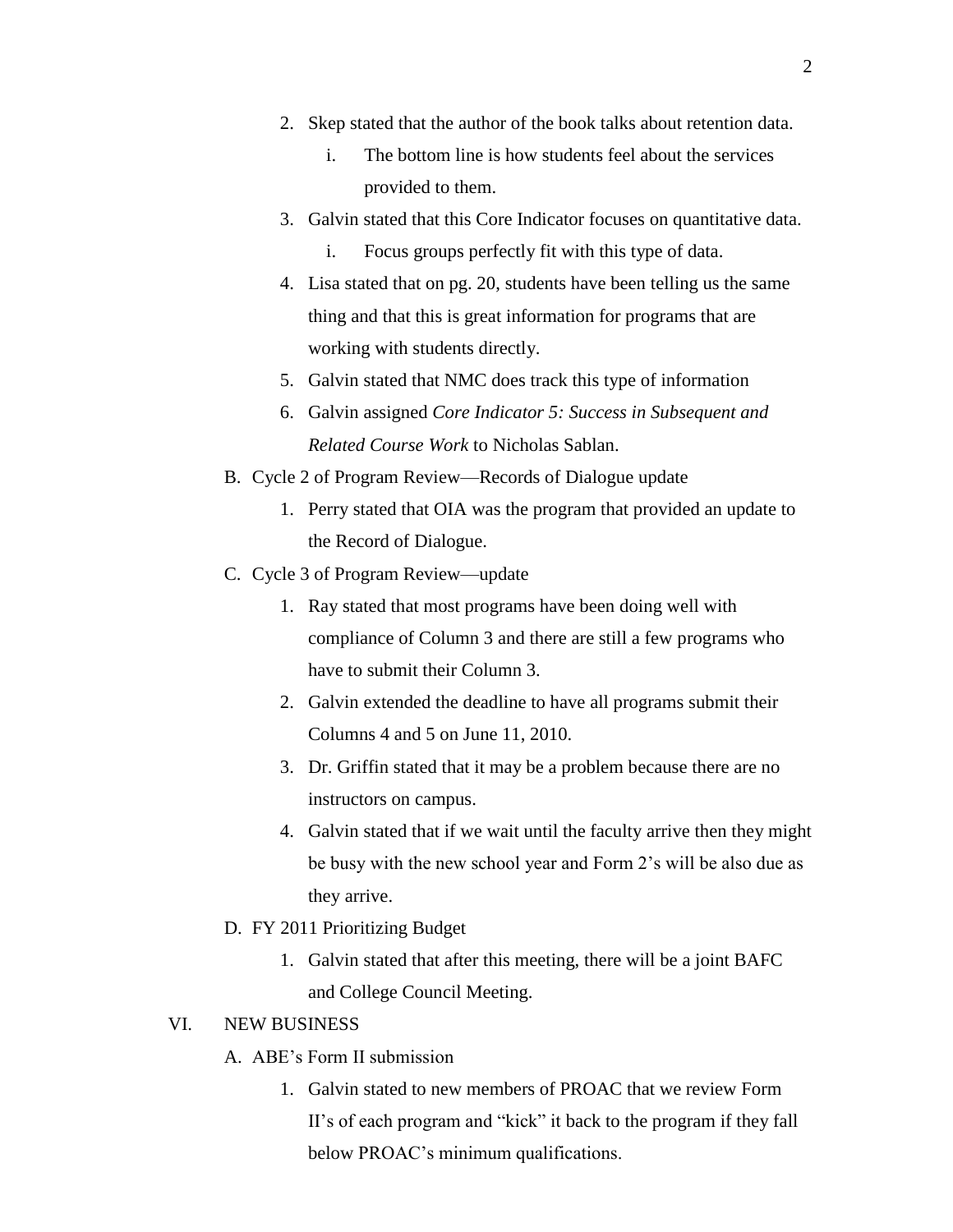- 2. Galvin stated that in the back of the Form II's are recommendations that go straight to BAFC to either get accepted or rejected
- 3. Martin recommended to PROAC to have a representative of ABE attend PROAC for next week's PROAC Meeting.
	- i. This is partly due to PROAC and ABE to have a one on one discussion on ABE's Form II.
- 4. Galvin agreed and tabled this to next week's PROAC Meeting.
- B. Employee Compliance with Program Review
	- 1. Galvin tasked Perry to check with Human Resources on the Employee Compliance.
- C. FY 2011 Prioritizing Budget

### VII. OTHER MATTERS

- A. Accreditation Update
	- 1. Galvin stated he will be in San Francisco to get an update on the most recent WASC Visit.

### VIII. ADJOURNMENT

The meeting was adjourned at 9:20 AM.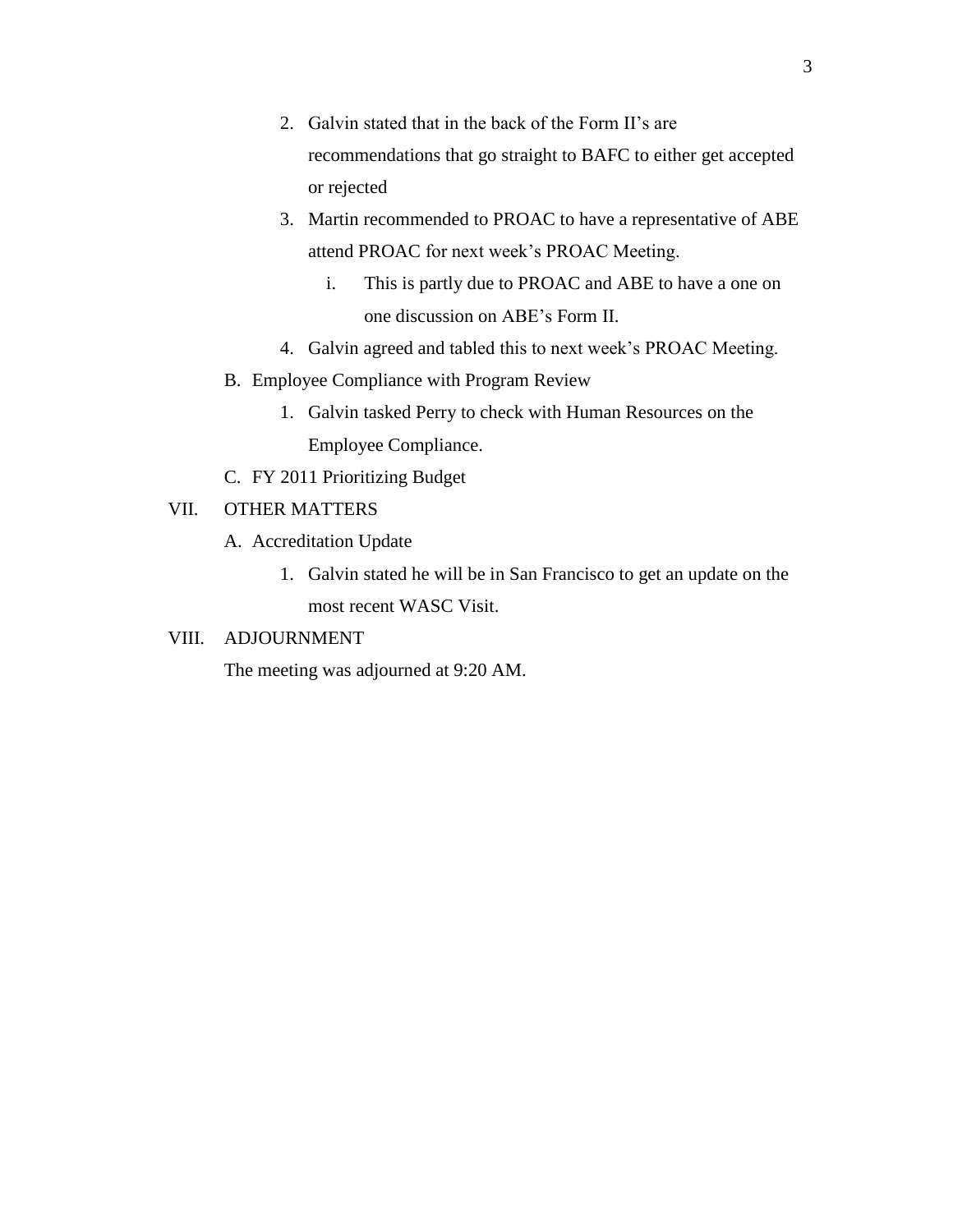# **Regular Meeting/Work Session**

### **Date: 06/02/10 Day: Wednesday Time: 8:30AM to 10:00AM Place: N5**

### **SIGN-IN SHEET**

|     | <b>NAME</b>                                         | TITLE                                                        | <b>SIGN/INITIAL</b>                |  |  |
|-----|-----------------------------------------------------|--------------------------------------------------------------|------------------------------------|--|--|
| 1.  | <b>Galvin Guerrero</b>                              | Director of Institutional Effectiveness<br>(PROAC Chair)     | <b>PRESENT</b>                     |  |  |
| 2.  | <b>Daniel Kintol</b>                                | Student (Appointed by<br><b>ASNMC</b> )/ASNMC Vice President |                                    |  |  |
| 3.  | <b>Lorraine Cabrera</b>                             | <b>Interim NMC President</b>                                 |                                    |  |  |
| 4.  | <b>Barbara Merfalen</b>                             | Dean of Academic Programs and<br>Services                    | <b>PRESENT</b>                     |  |  |
| 5.  | <b>Leo Pangelinan</b>                               | Dean, Student Services                                       | <b>PRESENT</b>                     |  |  |
| 6.  | <b>Felicitas Abraham</b>                            | Dean, Community Programs and<br>Services                     |                                    |  |  |
| 7.  | <b>Henry Hofschneider</b>                           | <b>Chief Financial and Administrative</b><br>Officer         | Skep Palacios served as a proxy.   |  |  |
| 8.  | <b>Jennifer Barcinas/ Martin</b><br><b>Mendiola</b> | Staff Representative, Rota Instructional<br>Site             | Dwayne Maratita served as a proxy. |  |  |
| 9.  | Maria Aguon/<br><b>Rose Lazarro</b>                 | Staff Representative, Tinian<br><b>Instructional Site</b>    | <b>PRESENT</b>                     |  |  |
| 10. |                                                     | Faculty Representative, School of<br>Education               |                                    |  |  |
| 11. | <b>Marian Tudela</b>                                | Vice President of the Faculty Senate/<br>Permanent Proxy     |                                    |  |  |
| 12. | Dr. John Griffin                                    | Faculty Member (Appointed by<br><b>Faculty Senate)</b>       | <b>PRESENT</b>                     |  |  |
| 13. | <b>Dean Papadopoulus</b>                            | Faculty Member (Appointed by<br><b>Faculty Senate)</b>       |                                    |  |  |
| 14. | <b>Eric Johnson</b>                                 | Faculty Member (Appointed by<br><b>Faculty Senate)</b>       | Nicolas Sablan served as a proxy   |  |  |
| 15. | <b>James Kline</b>                                  | Faculty Representative, Academic<br>Council                  | <b>PRESENT</b>                     |  |  |
| 16. | <b>Randall Nelson</b>                               | President of the Staff Senate                                |                                    |  |  |
|     | <b>OTHERS PRESENT</b>                               |                                                              |                                    |  |  |
|     | <b>Keane Palacios</b>                               | Program Coordinator, OIE                                     | <b>PRESENT</b>                     |  |  |
|     | Perry Inos                                          | Program Coordinator, OIE                                     | <b>PRESENT</b>                     |  |  |
|     | Lisa Hacskaylo                                      | Institutional Researcher, OIE                                | <b>PRESENT</b>                     |  |  |